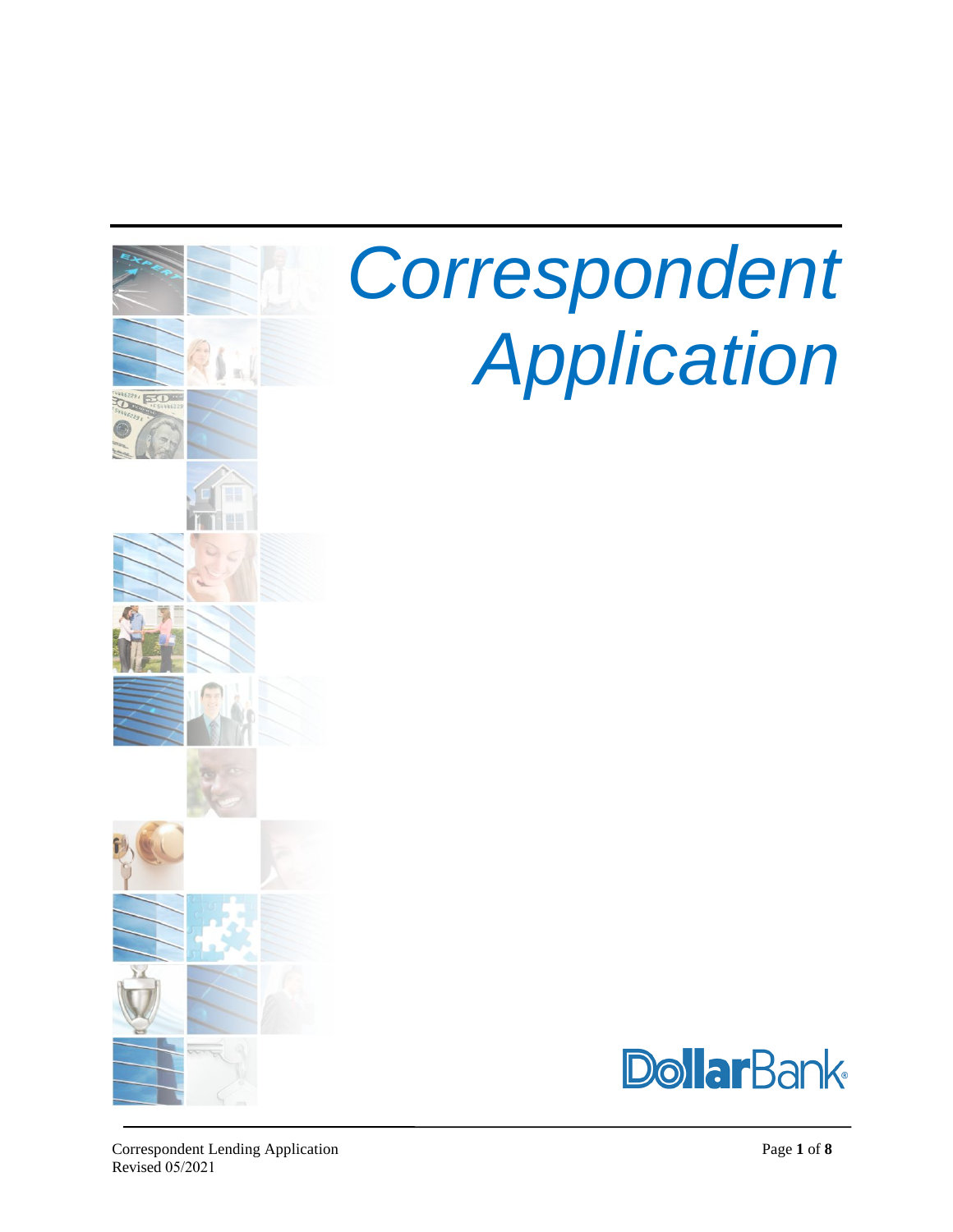|                                                                                                                       | Company Name               |             |                |                       |            |
|-----------------------------------------------------------------------------------------------------------------------|----------------------------|-------------|----------------|-----------------------|------------|
|                                                                                                                       |                            |             |                |                       |            |
|                                                                                                                       |                            |             |                |                       |            |
|                                                                                                                       |                            |             |                |                       |            |
|                                                                                                                       |                            |             |                |                       |            |
|                                                                                                                       |                            |             |                |                       |            |
|                                                                                                                       |                            |             |                |                       |            |
| Company Website                                                                                                       |                            |             |                |                       |            |
| Is your company privately owned?                                                                                      |                            | $\Box$ Yes  |                | $\square$ No          |            |
| Type of Organization:                                                                                                 | Corporation<br><b>Bank</b> | Partnership | Savings & Loan | $\Box$ Proprietorship | $\Box$ LLC |
| Parent Company:                                                                                                       | Corporation<br>Bank        | Partnership | Savings & Loan | Proprietorship        | $\Box$ LLC |
|                                                                                                                       |                            |             |                |                       |            |
|                                                                                                                       |                            |             |                |                       |            |
|                                                                                                                       |                            |             |                |                       |            |
| <b>Principals/Owners</b>                                                                                              |                            |             |                |                       |            |
|                                                                                                                       |                            |             |                |                       |            |
|                                                                                                                       |                            |             |                |                       |            |
|                                                                                                                       |                            |             |                |                       |            |
| $City$ $\frac{\qquad \qquad }{\qquad \qquad }$ $\qquad \qquad }$ $State$ $\qquad \qquad \qquad }$ $\qquad \qquad Zip$ |                            |             |                |                       |            |
|                                                                                                                       |                            |             |                |                       |            |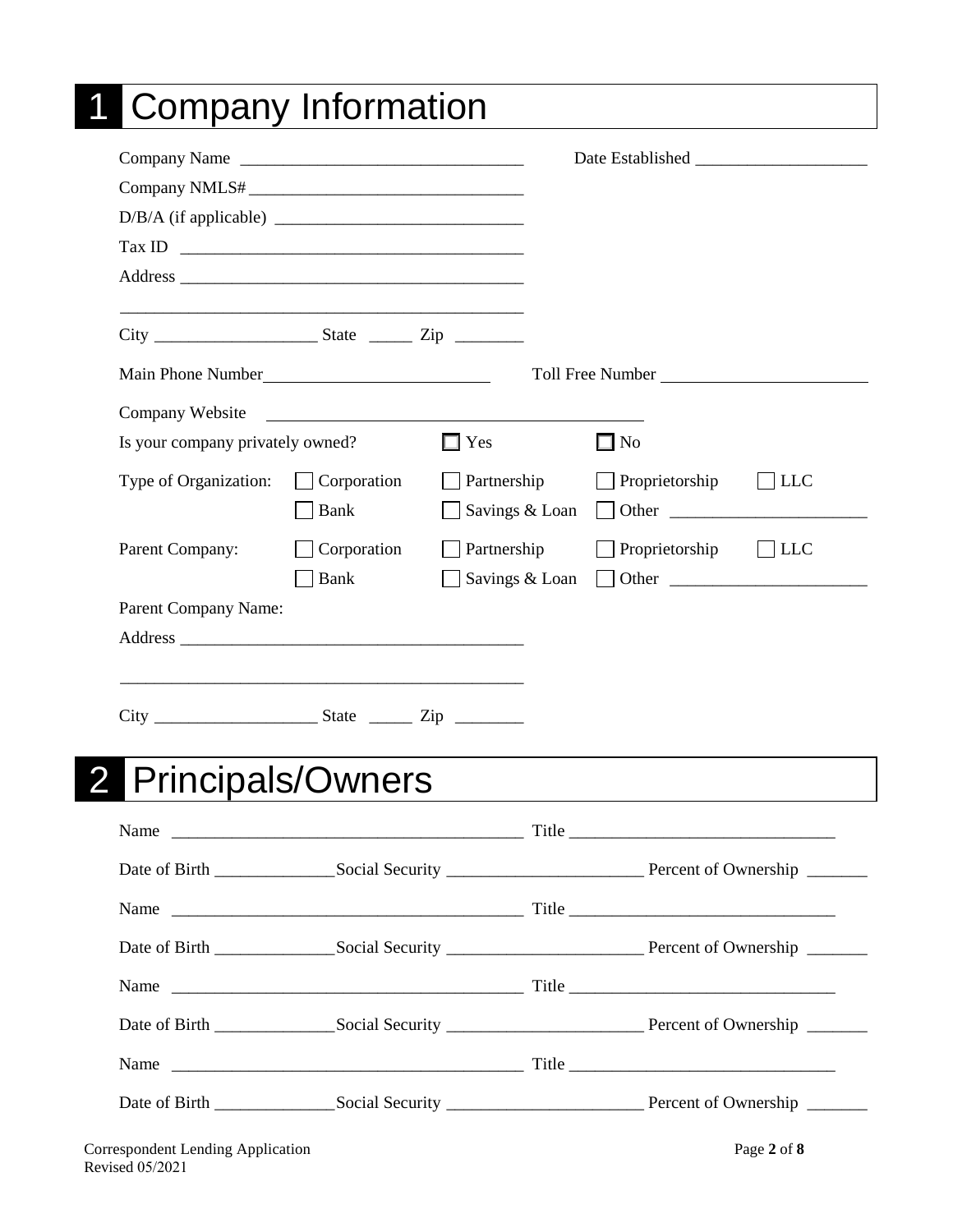| <b>Primary Contact Person</b>                                                                                                                                                                      |
|----------------------------------------------------------------------------------------------------------------------------------------------------------------------------------------------------|
| Name                                                                                                                                                                                               |
|                                                                                                                                                                                                    |
| Affiliates/Third-Party Companies                                                                                                                                                                   |
| Does your company have any affiliated business relationships?<br>$\Box$ Yes<br>$\vert$   No                                                                                                        |
| If yes, please provide the requested information below (attach additional pages if necessary):                                                                                                     |
|                                                                                                                                                                                                    |
|                                                                                                                                                                                                    |
| Does your company work with any Third-Party Companies to provide any services related to your mortgage<br>loans, i.e. compliance, closing documents, quality control, etc? $\Box$ Yes<br>$\Box$ No |
| If yes, please provide the requested information below (attach additional pages if necessary):                                                                                                     |
|                                                                                                                                                                                                    |
|                                                                                                                                                                                                    |
|                                                                                                                                                                                                    |
|                                                                                                                                                                                                    |
|                                                                                                                                                                                                    |
| Are loans processed $\&$ underwritten centrally or at the branch level?                                                                                                                            |
| Do you use an AMC or manage your own appraisal process?                                                                                                                                            |
| Pricing Engine Vendor (if used) ______________                                                                                                                                                     |
|                                                                                                                                                                                                    |
| Number of Loan Originators _________<br>(attach List with NMLS#s)                                                                                                                                  |
| Are any of the additional locations net branches (paid by branch)?<br>$\overline{\phantom{a}}$ No<br>Yes                                                                                           |
| If yes, please fill in the information below (attach additional pages if necessary): Branch Name                                                                                                   |
|                                                                                                                                                                                                    |
| <b>Example 2</b> Phone Number                                                                                                                                                                      |
|                                                                                                                                                                                                    |
|                                                                                                                                                                                                    |

Correspondent Lending Application Revised 05/2021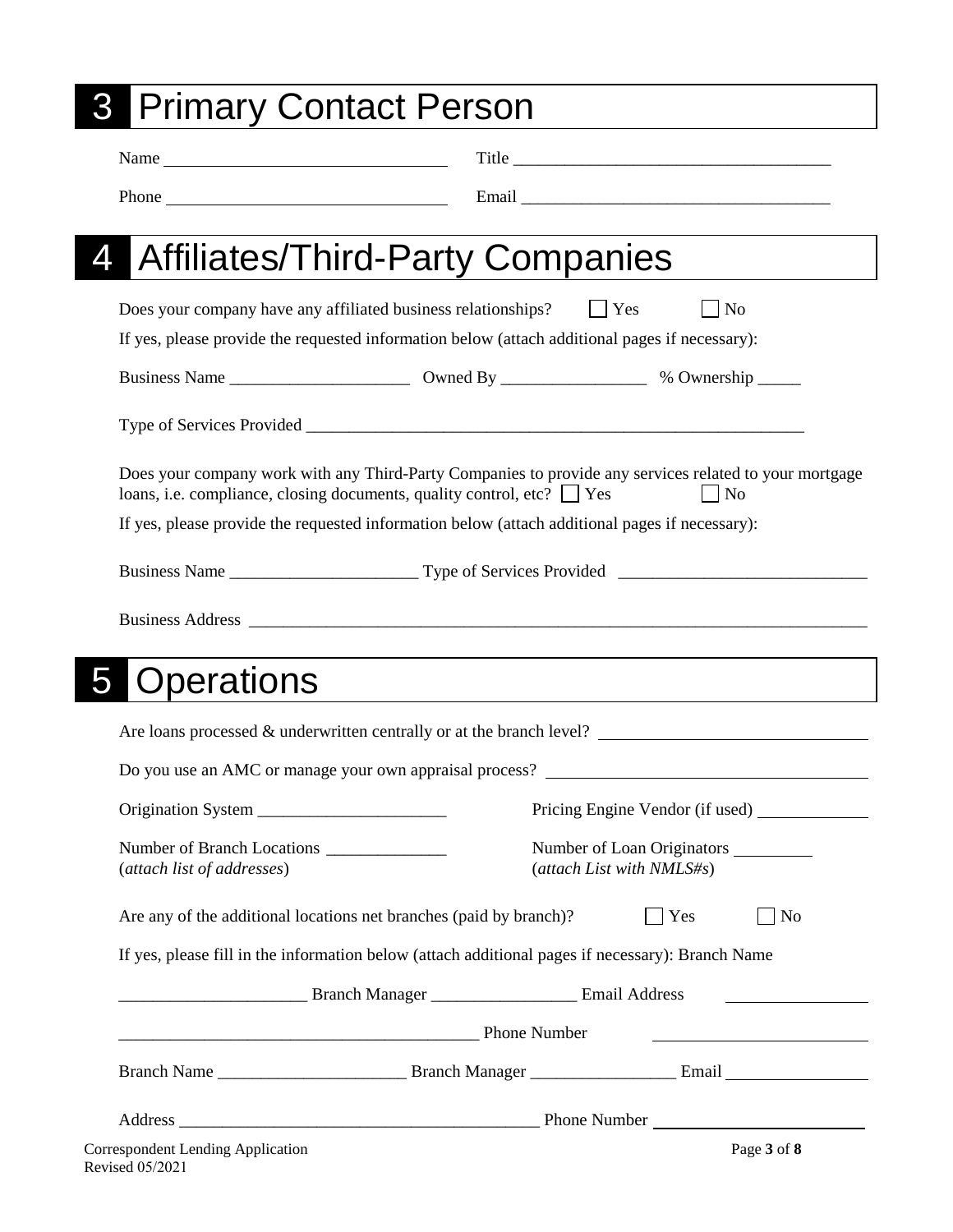# 6 Loan Volume

Enter the total number and total dollar amount of 1-4 unit family residential loans closed during the last two years:

| Previous Year | Conforming<br><b>ARMs</b> | Conforming<br>Fixed | Jumbo<br><b>ARMs</b> | Jumbo Fixed | Government | Other |
|---------------|---------------------------|---------------------|----------------------|-------------|------------|-------|
| No. of Loans  |                           |                     |                      |             |            |       |
| Dollar Volume |                           |                     |                      |             |            |       |

| <b>Current YTD</b> | Conforming<br><b>ARMs</b> | Conforming<br>Fixed | Jumbo<br><b>ARMs</b> | Jumbo Fixed | Government | Other |
|--------------------|---------------------------|---------------------|----------------------|-------------|------------|-------|
| No. of Loans       |                           |                     |                      |             |            |       |
| Dollar Volume      |                           |                     |                      |             |            |       |

Provide the top **5** states you originate in and the estimated percentage of your total yearly volume:

| Percentage                                                                                 |
|--------------------------------------------------------------------------------------------|
|                                                                                            |
|                                                                                            |
|                                                                                            |
| Estimated yearly sales volume to Dollar Bank: \$                                           |
|                                                                                            |
| <u> 1989 - Johann Stoff, amerikansk politiker (* 1908)</u>                                 |
| <b>7</b> Method of Funding                                                                 |
| Number of Warehouse Lines Available ______________(for each, please provide the following) |
|                                                                                            |
|                                                                                            |
|                                                                                            |
|                                                                                            |
|                                                                                            |
|                                                                                            |
|                                                                                            |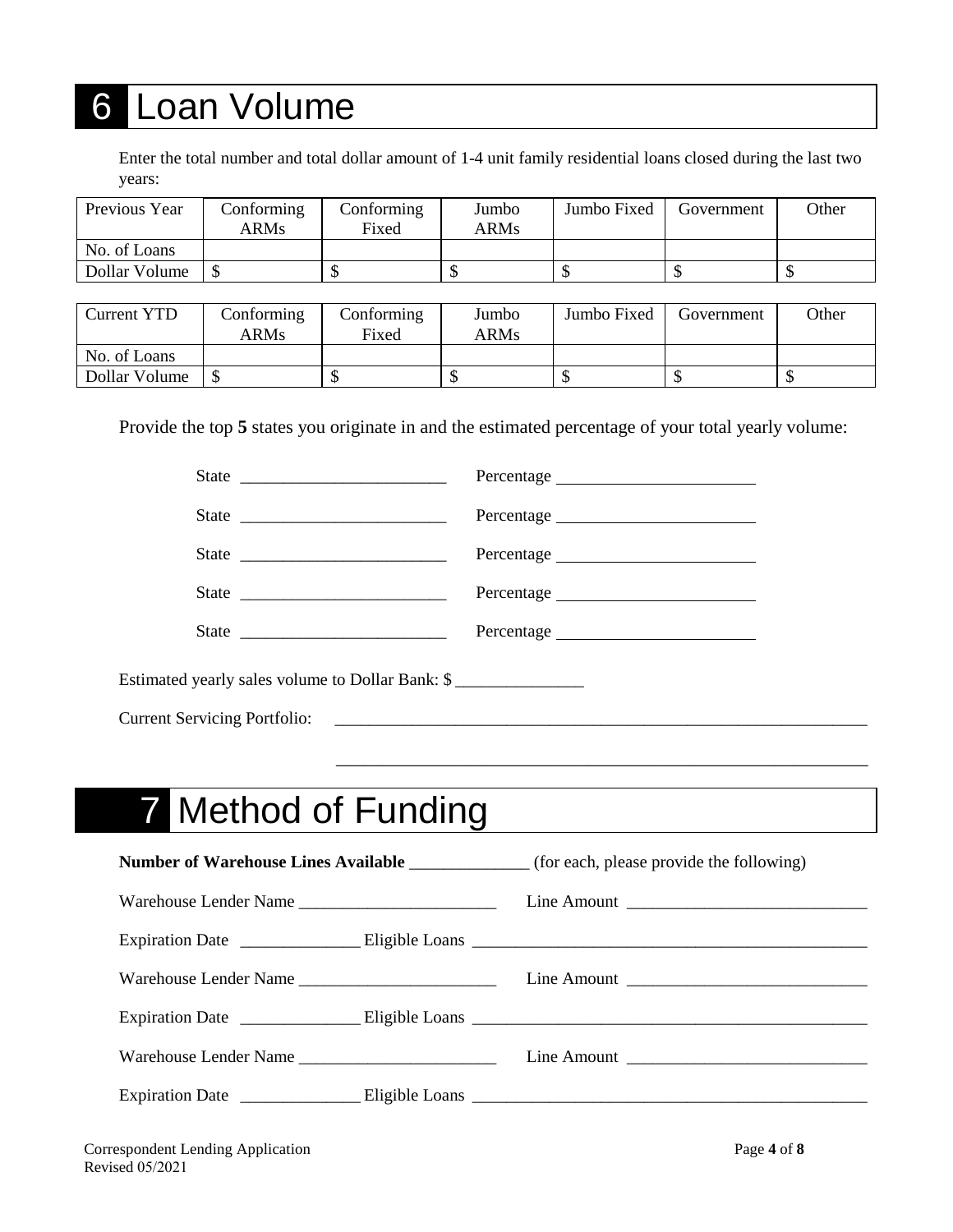### 8 Agency Approvals

|                               | <b>ID</b> Number | Date Approved |
|-------------------------------|------------------|---------------|
| <b>GNMA</b>                   |                  |               |
| <b>FHA</b>                    |                  |               |
| VA                            |                  |               |
| FNMA Seller/Servicer (FHA/VA) |                  |               |
| FHLMC Seller/Servicer (Conv.) |                  |               |
| Other                         |                  |               |

#### **Note: If the answer to any of the following questions needs further clarification, please attach additional documentation.**

|              | Has your company ever been suspended by any investor from selling or servicing mortgages?                                                                                                        |
|--------------|--------------------------------------------------------------------------------------------------------------------------------------------------------------------------------------------------|
| $\Box$ No    | $\Box$ Yes (please explain)                                                                                                                                                                      |
|              |                                                                                                                                                                                                  |
| $\square$ No | Has any lender required the repurchase or indemnification of loans that your mortgage company originated?<br>$\Box$ Yes (please explain)                                                         |
| $\square$ No | Has your company (or an individual office) ever been suspended by FHA or VA?<br>$\Box$ Yes (please explain)                                                                                      |
| $\square$ No | Has your company ever been involved in or currently involved in any litigation?<br>$\Box$ Yes (please explain)                                                                                   |
| $\Box$ No    | Has any of your principal officers been convicted of or involved in any lawsuits regarding fraud, forgery or<br>any other crime related to the mortgage industry?<br>$\Box$ Yes (please explain) |
|              |                                                                                                                                                                                                  |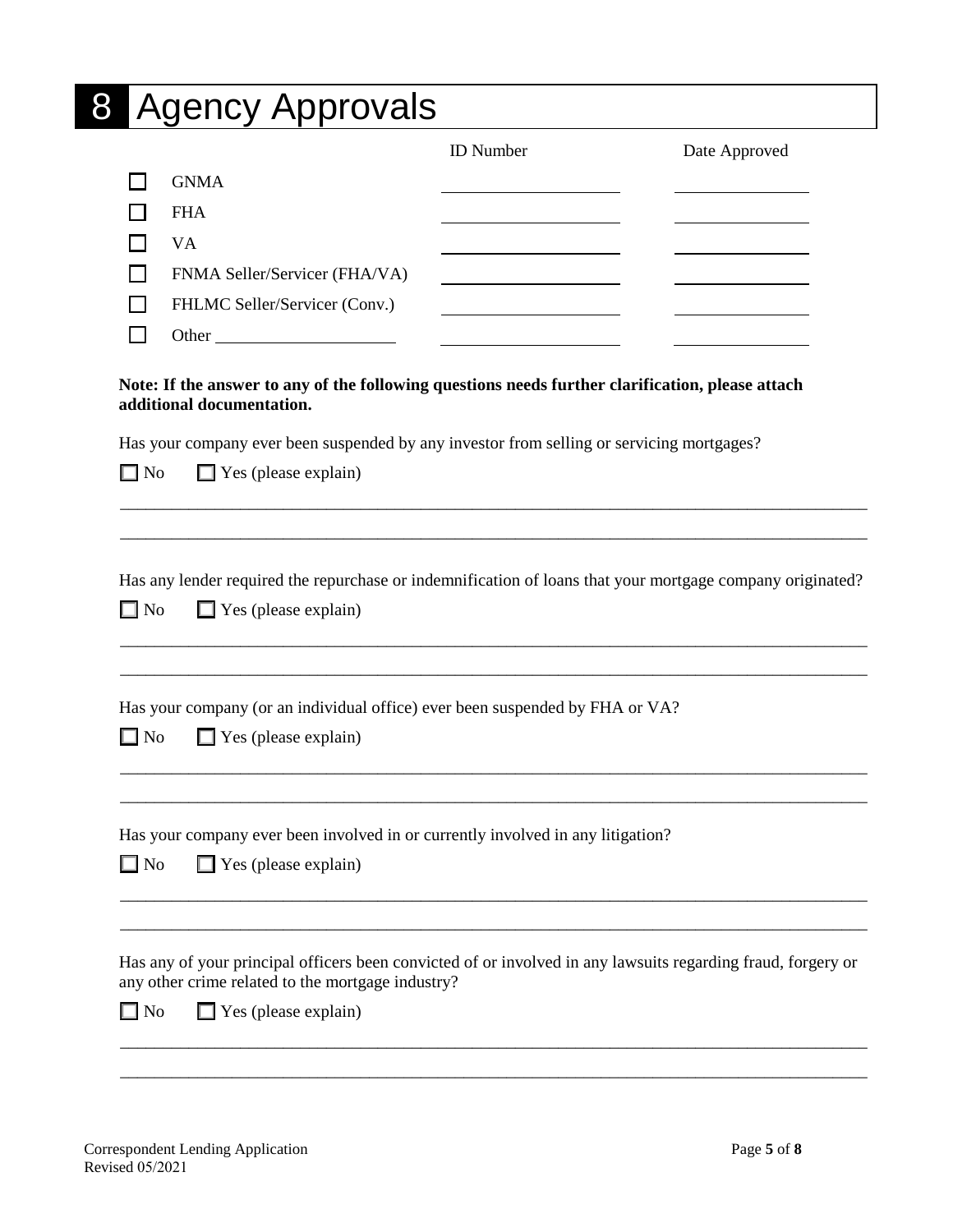|              | $\Box$ Yes (please explain)<br>$\Box$ No                                                                                                                                                                                              |             |                                                                                                                                                                                                                               |               |
|--------------|---------------------------------------------------------------------------------------------------------------------------------------------------------------------------------------------------------------------------------------|-------------|-------------------------------------------------------------------------------------------------------------------------------------------------------------------------------------------------------------------------------|---------------|
| $\square$ No | Has your company, principle officers or loan originators received disciplinary actions from any state, federal<br>or other regulatory agencies (ex. penalties, fines, suspensions, termination, etc.)?<br>$\Box$ Yes (please explain) |             |                                                                                                                                                                                                                               |               |
|              |                                                                                                                                                                                                                                       |             |                                                                                                                                                                                                                               |               |
| guidelines?  | Does your company's quality control plan comply with Fannie Mae's or Freddie Mac's quality control                                                                                                                                    |             |                                                                                                                                                                                                                               |               |
|              | $\Box$ Yes<br>No (please explain)                                                                                                                                                                                                     |             |                                                                                                                                                                                                                               |               |
|              |                                                                                                                                                                                                                                       |             |                                                                                                                                                                                                                               |               |
|              |                                                                                                                                                                                                                                       |             |                                                                                                                                                                                                                               |               |
|              |                                                                                                                                                                                                                                       |             |                                                                                                                                                                                                                               |               |
|              |                                                                                                                                                                                                                                       |             |                                                                                                                                                                                                                               |               |
|              | Mortgage Insurance Coverage                                                                                                                                                                                                           |             |                                                                                                                                                                                                                               |               |
| number.      | List the mortgage insurance companies that presently insure your loans, indicating type of policy and                                                                                                                                 |             |                                                                                                                                                                                                                               |               |
| Insurer      |                                                                                                                                                                                                                                       | Policy Type |                                                                                                                                                                                                                               | Policy Number |
|              |                                                                                                                                                                                                                                       |             |                                                                                                                                                                                                                               |               |
|              |                                                                                                                                                                                                                                       |             |                                                                                                                                                                                                                               |               |
|              |                                                                                                                                                                                                                                       |             |                                                                                                                                                                                                                               |               |
|              |                                                                                                                                                                                                                                       |             |                                                                                                                                                                                                                               |               |
|              | <b>10 Closing Procedures</b>                                                                                                                                                                                                          |             |                                                                                                                                                                                                                               |               |
| handled by:  | Closing procedures (transfer of title and disbursement of funds and recording documents) are usually                                                                                                                                  |             |                                                                                                                                                                                                                               |               |
|              | Designated Attorney of Lender                                                                                                                                                                                                         |             | Title Insurance Company                                                                                                                                                                                                       |               |
|              | <b>Escrow Company</b>                                                                                                                                                                                                                 |             | <b>Attorney for Seller</b>                                                                                                                                                                                                    |               |
|              | <b>Attorney for Buyer</b>                                                                                                                                                                                                             |             | Other and the contract of the contract of the contract of the contract of the contract of the contract of the contract of the contract of the contract of the contract of the contract of the contract of the contract of the |               |
|              | Mortgage Lender                                                                                                                                                                                                                       |             |                                                                                                                                                                                                                               |               |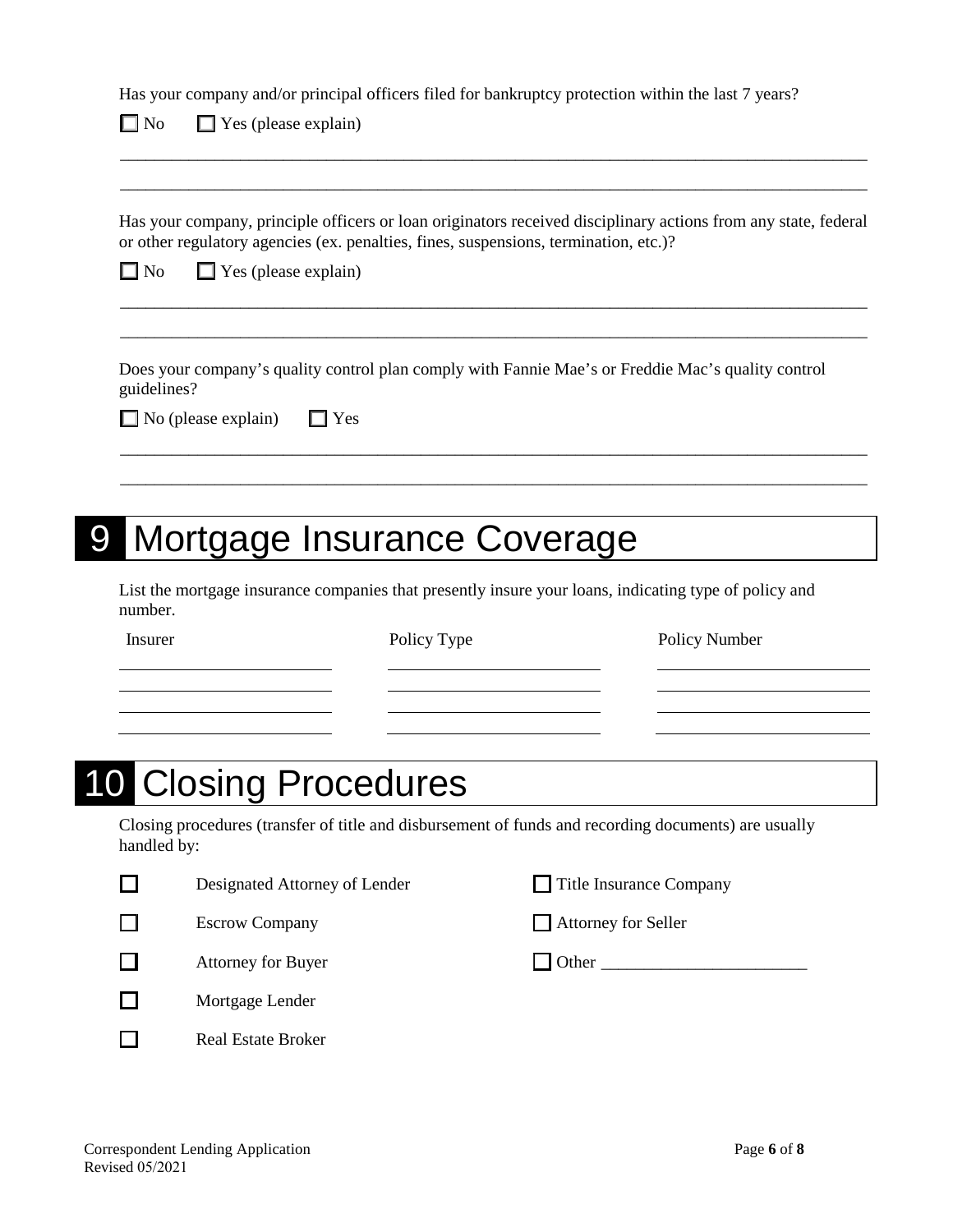# **References**

List at least 3 investors to whom you sell loans. This list should include investors who represent majority of your company's sales volume and should include at least two non-agency references.

| Company Name | <b>Contact Person</b> | Phone # | Funded Volume (last 12 Months) |
|--------------|-----------------------|---------|--------------------------------|
|              |                       |         |                                |
|              |                       |         |                                |
|              |                       |         |                                |
|              |                       |         |                                |

# **12 Supporting Documents**

Please furnish the following:

- 1. Preceding two years audited financial statements with notes on applicant and parent (if applicable). If year-end statements are older than six months, please provide year-to-date balance sheet and income statement.
- 2. If you are also a state or federally chartered financial institution, please provide the latest quarterly and monthly statements submitted to the FDIC.
- 3. Resumes of principal officers, supervisory staff and an organizational chart.
- 4. Evidence of Errors and Omissions Insurance with Contractual liability coverage endorsement, if applicable.
- 5. Evidence of Fidelity Bond Coverage (if applicable).
- 6. Copy of Mortgage Broker/Banker License. Other licenses as applicable.
- 7. Attach application(s) for Approved Appraiser(s) status.
- 8. If incorporated, attached completed, fully executed applicable Corporate Resolutions.
- 9. Copy of the quality control system procedures presently in place with your company.
- 10. Company Organization Chart
- 11. Previous end of year investor score cards and most recent monthly investor score cards